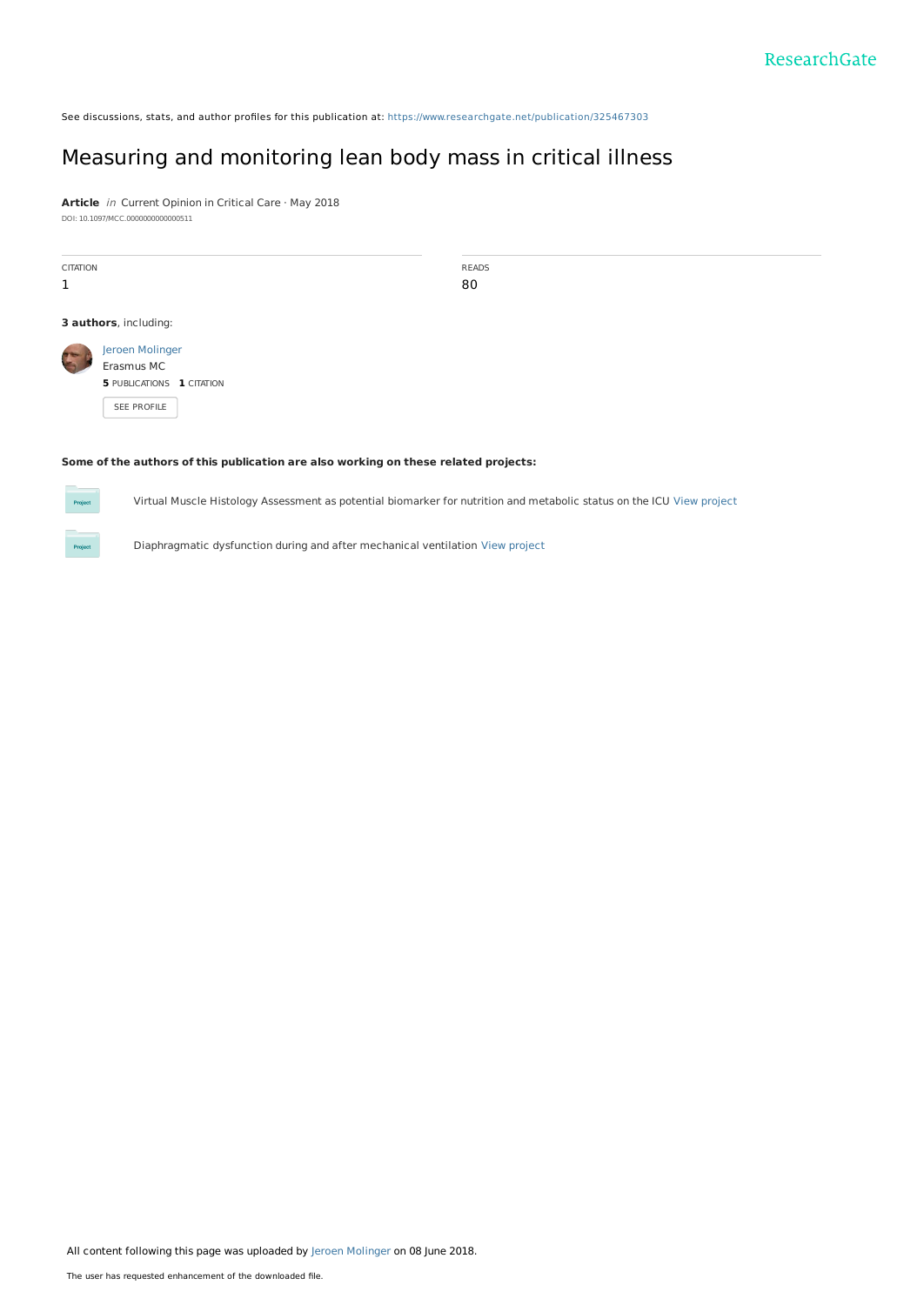

# $\mathbb{R}_{\text{PINION}}$  Measuring and monitoring lean body mass in critical illness

Wilhelmus G.P.M. Looijaard<sup>a,b,c</sup>, Jeroen Molinger<sup>d,e</sup>, and Peter J.M. Weijs<sup>a, b, f, g</sup>

#### Purpose of review

To help guide metabolic support in critical care, an understanding of patients' nutritional status and risk is important. Several methods to monitor lean body mass are increasingly used in the ICU and knowledge about their advantages and limitations is essential.

### Recent findings

Computed tomography scan analysis, musculoskeletal ultrasound, and bioelectrical impedance analysis are emerging as powerful clinical tools to monitor lean body mass during ICU stay. Accuracy, expertise, ease of use at the bedside, and costs are important factors, which play a role in determining, which method is most suitable. Exciting new research provides an insight into not only quantitative measurements, but also qualitative measurements of lean body mass, such as infiltration of adipose tissue and intramuscular glycogen storage.

#### **Summary**

Methods to monitor lean body mass in the ICU are under constant development, improving upon bedside usability and offering new modalities to measure. This provides clinicians with valuable markers with which to identify patients at high nutritional risk and to evaluate metabolic support during critical illness.

#### Keywords

bioelectrical impedance analysis, computed tomography, muscle mass, muscle wasting, musculoskeletal ultrasound

# INTRODUCTION

An important realization about metabolic support in critically ill patients is that 'one size does not fit all' [1"]. We need an understanding of a patient's nutritional status and nutritional risk upon ICU admission to help guide metabolic support, as it is the patients with a high risk who will benefit most from metabolic support [2"]. To this extend, new risk scoring systems have been developed, which incorporate disease severity more than traditional scoring systems [3]. However, defining a patient's nutritional status upon admission remains difficult. Quantifying the amount of lean body mass (LBM) upon admission offers a valuable addition to tailor early nutritional interventions. In this regard, quantifying LBM may be especially helpful in guiding protein dosing, as LBM contains the body's largest protein store. Looking beyond the scope of nutritional support, quantifying LBM might be helpful in dosing of other medication, and provide information on preadmission status, possibly with important consequences for decisions regarding treatment options and treatment limitations [4].

The effects of metabolic support in critically ill patients are difficult to quantify. Outcome parameters used vary from early to late mortality and/or functional outcomes. However, a problem with mortality outcomes is that many factors other than

Curr Opin Crit Care 2018, 24:000–000

DOI:10.1097/MCC.0000000000000511

This is an open access article distributed under the terms of the Creative Commons Attribution-Non Commercial-No Derivatives License 4.0 (CCBY-NC-ND), where it is permissible to download and share the work provided it is properly cited. The work cannot be changed in any way or used commercially without permission from the journal.

<sup>&</sup>lt;sup>a</sup>Department of Adult Intensive Care Medicine, <sup>b</sup>Department of Nutrition and Dietetics, Internal Medicine, <sup>c</sup>Institute for Cardiovascular Research, VU University Medical Center, Amsterdam, <sup>d</sup>Department of Adult Intensive Care Medicine, Erasmus Medical Center, <sup>e</sup>BeLife Clinical Human Performance Lab, Rotterdam, <sup>f</sup>Department of Nutrition and Dietetics, Faculty of Sports and Nutrition, University of Applied Sciences and <sup>g</sup>Amsterdam Public Health Research Institute, VU University Medical Center, Amsterdam, The Netherlands

Correspondence to Wilhelmus G.P.M. Looijaard, MD, Department of Adult Intensive Care Medicine, VU University Medical Center, P.O. Box 7057, 1007 MB, Amsterdam, the Netherlands. Tel: +31 20 4442209; e-mail: [w.looijaard@vumc.nl](mailto:w.looijaard@vumc.nl)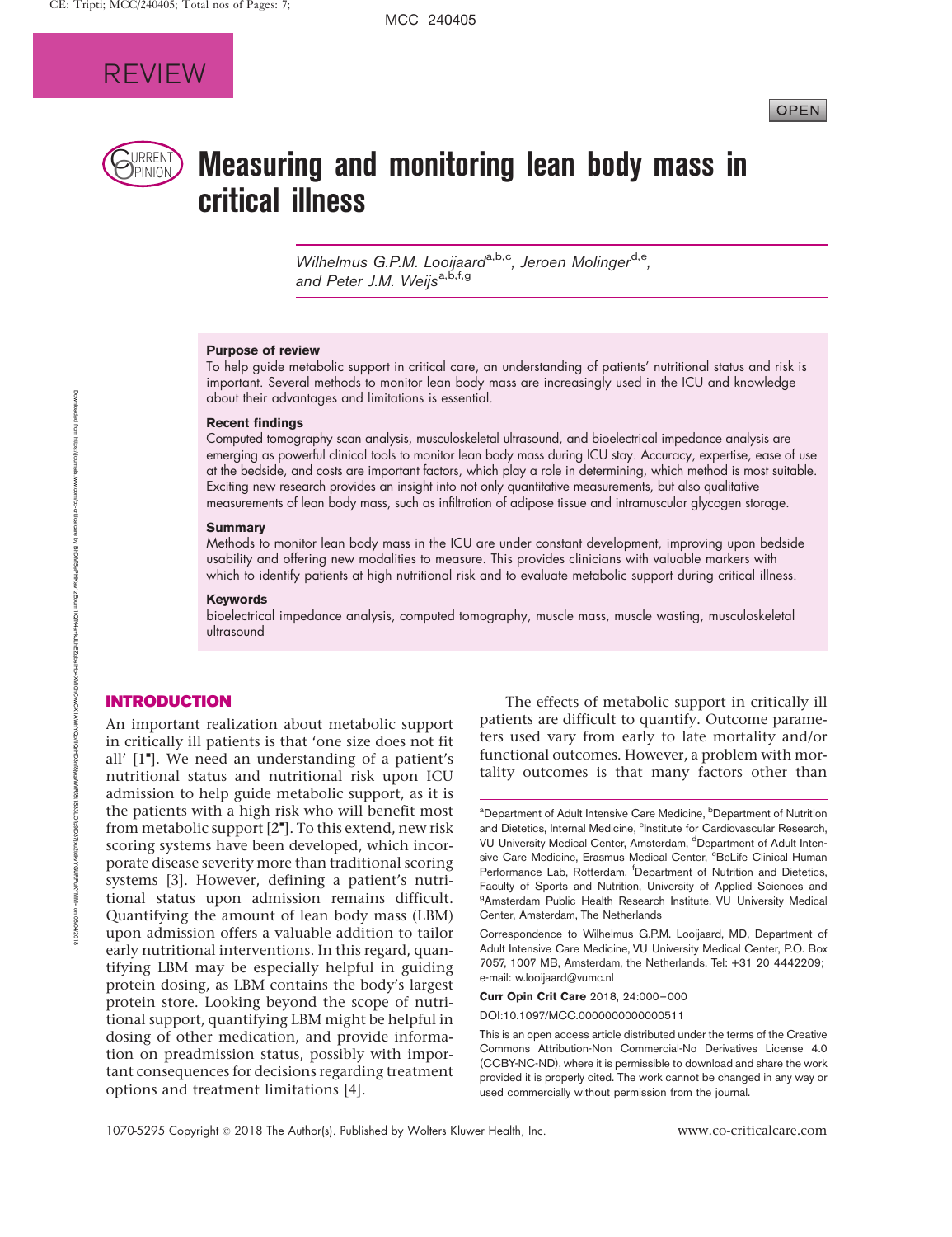# KEY POINTS

- We need an understanding of a patient's nutritional status and nutritional risk at ICU admission to help guide metabolic support.
- CT-scan analysis, musculoskeletal ultrasound, and bioelectrical impedance analysis are emerging as clinically useful tools to measure and monitor lean body mass.
- Knowledge about the different methods' advantages and limitations is essential to accurately interpret study results and determine, which method is most suitable in a given situation.
- CT-scan analysis and bioelectrical impedance analysis may provide excellent opportunities for screening and identifying patients at risk.
- Musculoskeletal ultrasound and bioelectrical impedance analysis may be the most suitable for monitoring/ follow-up measurements.

metabolic support can contribute to these outcomes. Additionally, in sedated critically ill patients, functional parameters such as hand grip strength are impossible to measure. Again, measuring LBM and monitoring it during admission may provide opportunities.

To help determine a patient's nutritional status and gain insight into the effects of metabolic support; reliable, well tolerated, and quick methods to monitor LBM are needed. Equations to estimate LBM were found not to be accurate in critically ill patients and often overestimate LBM [5"]. In recent years, the use of computed tomography (CT)-scan analysis, musculoskeletal ultrasound (MKUS), and bioelectrical impedance analysis (BIA) in the ICU has increased and become more widely accepted. Although this development can only be lauded, knowledge about the different methods and insight into their limitations is essential to be able to accurately interpret study results and determine, which method is most suitable in a given situation. We will review current literature and discuss advantages and limitations of the different methods to monitor lean body mass in critical illness.

# COMPUTED TOMOGRAPHY

Computed tomography, from the Greek words 'tomos' meaning 'slice' or 'section' and 'graphia' meaning 'describing,' has been used as a diagnostic tool since the beginning of the 1970s. Apart from being a valuable diagnostic tool, which is often used in the ICU, CT scans can be used for analysis of body composition. On the basis of predefined boundaries



FIGURE 1. Cross-sectional image from abdominal computed tomography scan at the level of the third lumbar vertebra (L3), both unanalyzed (left) and analyzed (right) using SliceOmatic (TomoVision, Magog, Quebec, Canada). Red: muscle, green: intermuscular adipose tissue, yellow: visceral adipose tissue, and blue: subcutaneous adipose tissue.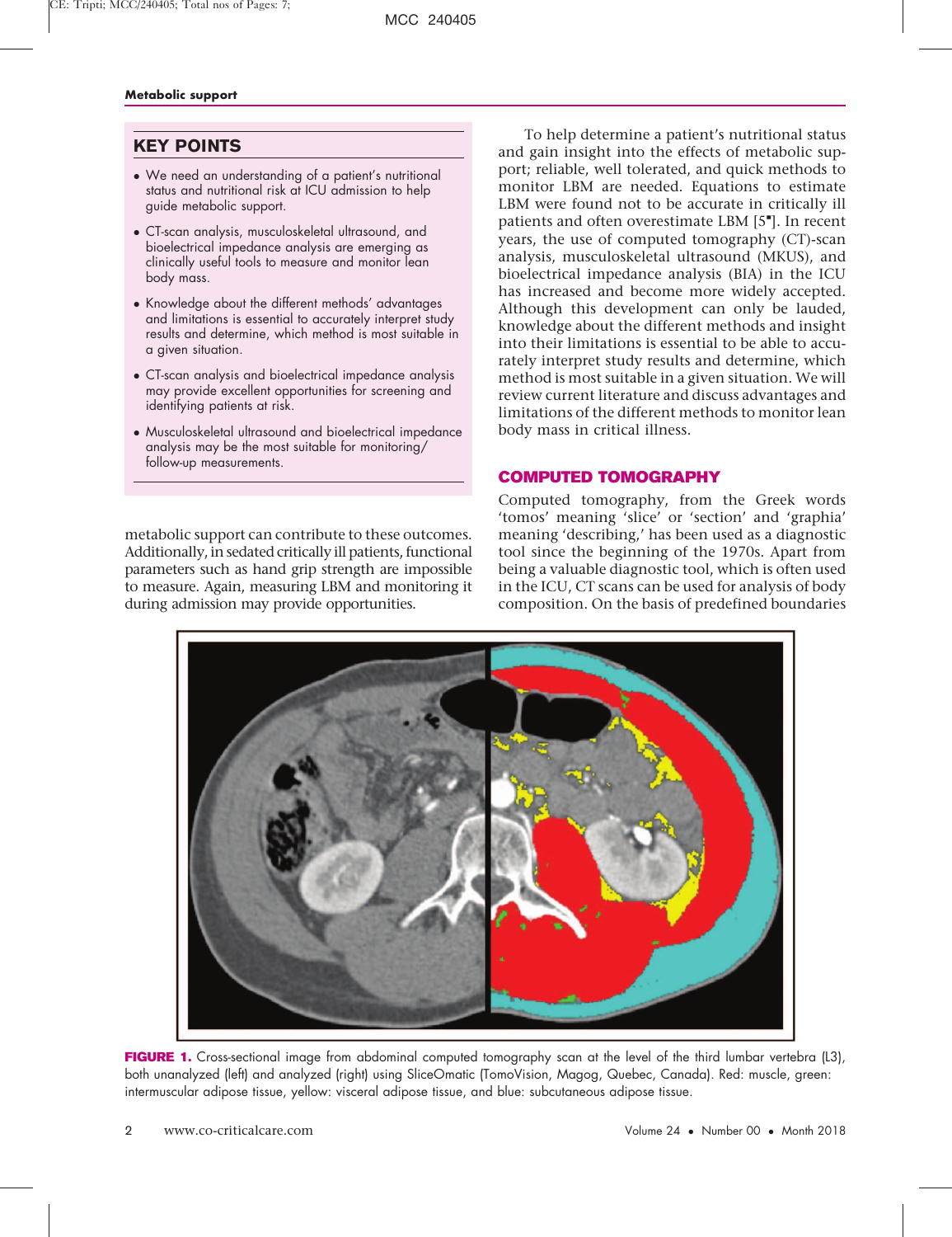|                                            | <b>Measurement</b>                                                      | <b>Cut-off value</b>                                   | <b>Study population</b>                                            | <b>Related to</b>     | <b>AUC</b>                                                     |
|--------------------------------------------|-------------------------------------------------------------------------|--------------------------------------------------------|--------------------------------------------------------------------|-----------------------|----------------------------------------------------------------|
| CT-scan analysis                           |                                                                         |                                                        |                                                                    |                       |                                                                |
| Shibahashi<br>et al. $[14$ <sup>-1</sup> ] | L3 psoas-muscle and<br>paraspinal muscle CSA<br>on day of ICU admission | Women: $39.0 \text{ cm}^2$<br>Men: $15.2 \text{ cm}^2$ | 150 elderly (>60y)<br>septic ICU patients                          | Hospital<br>mortality | Women: 0.72<br>$(0.58 - 0.88)$<br>Men: 0.65<br>$(0.54 - 0.76)$ |
| Weijs et al. [11]                          | L3 total muscle CSA 1 day<br>before to 4 days after<br>ICU admission    | Women: $110 \text{ cm}^2$<br>Men: $170 \text{ cm}^2$   | 240 mixed ventilated<br>ICU patients with<br>ICU stay of $>4$ days | Hospital<br>mortality | $\overline{\phantom{a}}$                                       |
| Bioelectrical impedance analysis           |                                                                         |                                                        |                                                                    |                       |                                                                |
| Thibault<br>et al. $[15$ <sup>----</sup> ] | Phase angle on day 1 of<br>ICU admission                                | $3.49^\circ$                                           | 931 mixed ICU patients<br>with expected ICU<br>stay of $>48$ h     | 28-day<br>mortality   | $0.63$ (0.58 - 0.67)                                           |
| Stapel et al. [16"]                        | Phase angle $<$ 24 h after<br>ICU admission                             | $4.80^\circ$                                           | 196 mixed ICU patients                                             | 90-day<br>mortality   | $0.70$ $(0.59 - 0.80)$                                         |

Table 1. ICU-specific cut-off values related to mortality for computed tomography-scan analysis and bioelectrical impedance analysis

Currently, no ICU-specific cut-off values for musculoskeletal ultrasound exist. AUC, area under the receiver-operating characteristic curve; CSA, cross-sectional area; L3, third lumbar vertebra.

on the Hounsfield Unit scale, which can be seen as a grayscale and is a reflection of the scanned tissue's density, muscle and adipose tissue can be identified (Fig. 1).

Multiple software applications are available for detailed measurements with excellent agreement between different applications [6], although most standard radiology applications have a ruler tool, which can be used for linear measurements. Analysis of the muscle cross sectional area (CSA) on a single cross-sectional image at the level of the third vertebra (L3) has been found to be a good reflection of whole body muscle mass in a cadaver validation study [7]. More recently, this process has been made easier as linear measures of the psoas and paraspinal muscles made with a software ruler tool can reliably predict the total CSA at this level [8""]. Early research into body composition using CT scans has focused mostly in oncology patients, who undergo frequent scans as part of routine follow-up, and the first cutoff points for low LBM or sarcopenia were found in this patient population [9]. Recently, however, normal values have been derived from a healthy population of potential kidney donors [10"], and cut-off points for sarcopenia associated with mortality have been defined for critically ill patients [11].

# Applications in critically ill patients

The first studies utilizing CT scans to assess LBM in critically ill patients showed an association between low LBM upon admission and higher mortality rates, less ventilator-free days, less ICU-free days, and less likely discharge to home in elderly trauma patients [12] and a general ICU population [11]. These findings have recently been confirmed in 450 elderly trauma patients where sarcopenia or osteopenia or both, as indicators of frailty, were associated with 1-year mortality [13"]. Similar results were found in a study in elderly septic patients where low LBM was associated with in-hospital mortality  $[14$ <sup> $H$ </sup>. This study shows that CT-scan analysis does not need to be a timeconsuming process requiring specialized software, as the CSA of only the psoas muscles and paraspinal muscles was delineated, using readily available radiology software. The authors established valuable cut-off values for this method (Table 1). Furthermore, in a sub analysis of a prospective observational study in 231 surgical ICU patientswith a CT scan within 5 days after extubation, low LBM was associated with pneumonia, adverse discharge disposition, and 30-day mortality  $[17$ <sup> $\blacksquare$ </sup>. Interestingly, CT scans made during ICU stay are, therefore, a clear indication of the detrimental effects of ICU stay itself on LBM. This should be considered coinciding with the pre-ICU status of the critically ill patient. Finally, a study investigated the association of mortality with sarcopenia assessed by different frailty scoring systems as well as CT scans [18]. In univariable analyses, the strongest association to mortality was found in CT scan-derived sarcopenia, whereas frailty scoring systems performed less well. However, it must be noted that no associations were found on multivariable analyses, possibly because of the small sample size.

Apart from the muscle quantity, the quality of muscle may be important. Muscle quality is a measure of a muscle's strength relative to its size (mass/ volume). A proxy for the quality of muscle can be gained on CT scans by analyzing the mean density of muscle tissue (expressed in Hounsfield Unit).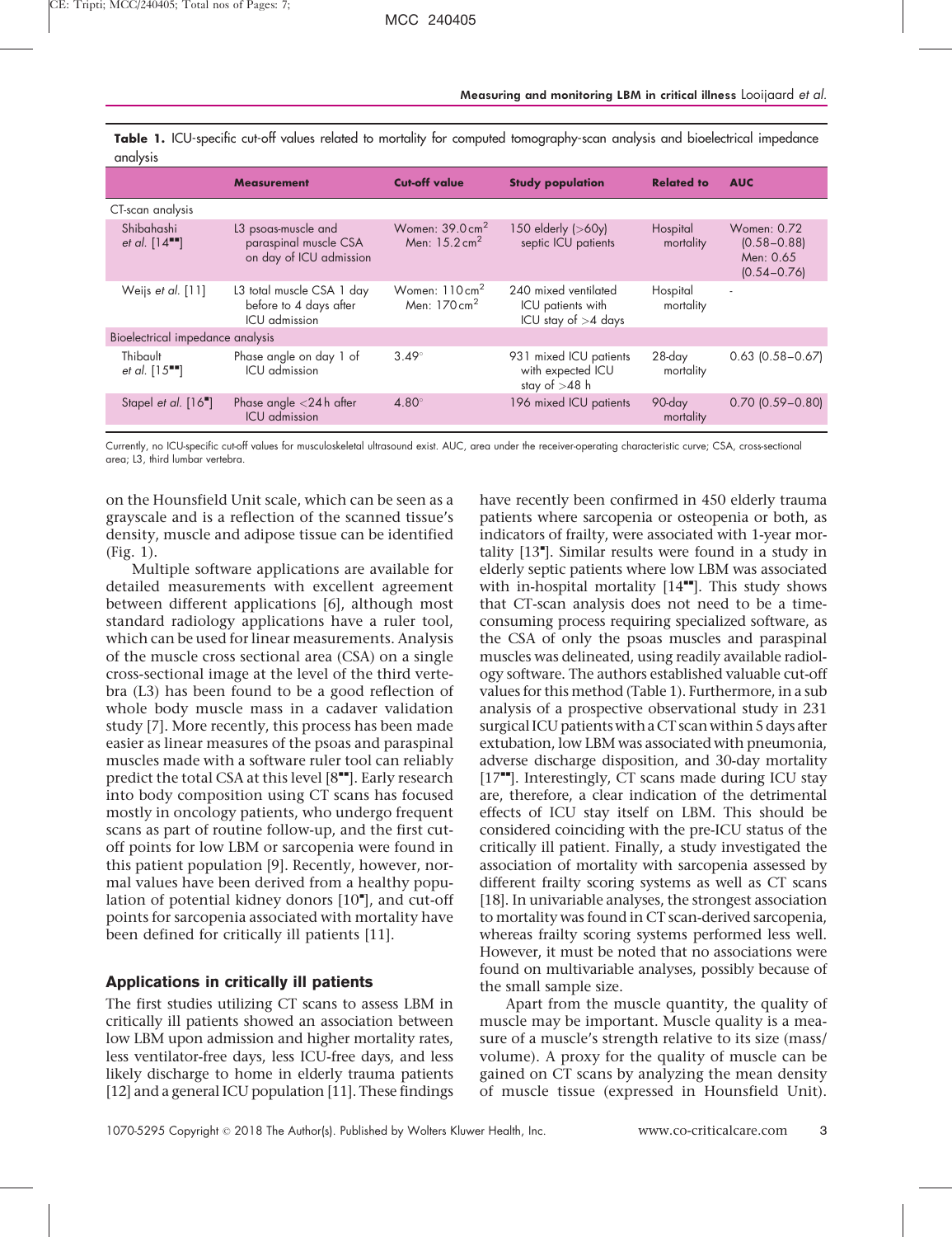Lower muscle density has been associated with increased lipid infiltration in muscle biopsies and poor outcome [19,20]. This has recently been confirmed in ICU patients, where low skeletal muscle density upon ICU admission, independent of muscle quantity, was associated with higher 6-month mortality [21"].

# Limitations

Whenever considering studies that use CT scans for body composition analysis in critically ill patients, several important points must be taken into account. Due to radiation exposure, costs, time, and the risk associated with transporting ICU patients, making a CT scan solely for analysis of LBM is not feasible. Because of these limitations, the use of CT scans for follow-up measurements is not feasible. Additionally, study patients are selected from a patient population in whom an abdominal CT scan made for diagnostic reasons was available. This includes patients with a heterogeneity of diagnoses, but in general these are often the more severely ill patients. The ensuing inclusion bias may cause certain patient groups to be overrepresented or underrepresented in these studies. Finally, all studies are retrospective or secondary analyses of prospective studies, and consequently no conclusions about causality can be made. Although most studies statistically adjust for confounding influences, this confounding can never be fully avoided.

# ULTRASOUND

Ultrasound, sound waves that are inaudible to humans with a frequency of above 20 kHz, has been used in medical imaging for over 70 years. More recently, interest has been emerging in the use of ultrasound for body composition analysis. MKUS can be used both in a quantitative and in a qualitative way and is emerging as a potentially powerful clinical assessment tool in a ICU setting  $[22,23^{\bullet\bullet},24]$ . An advantage of MKUS is the ability to easily monitor changes, and the ability to look at muscle groups instead of whole-body LBM. Histology and morphology is different within different muscle groups, with direct consequences for wasting patterns [25]. Insight into these different muscle wasting patterns can help guide metabolic support and/or early mobilization in the ICU.

# Applications in critically ill patients

Used quantitatively, MKUS has the ability to predict appendicular lean body mass through assessing

muscle thickness with a five-site model (upper leg and upper arm), with an excellent relation to wholebody dual-energy X-ray absorptiometry (DXA) [26"]. Leg muscle thickness has been associated with functional performance and knee extensor strength in older adults  $[27^{\bullet\bullet}]$ . A decrease of the rectus femoris CSA during the acute phase of critical illness is seen in a high proportion of critically ill patients [28]. In a cohort of septic patients, the occurrence and speed of muscle wasting was extremely high and the change in muscle architecture had a significantly different pattern when compared with patients admitted with traumatic brain injury [25].

MKUS can also determine qualitative aspects of muscle. The intensity with which a sound wave is reflected from muscle tissue, or echo intensity, may be an indication of muscle quality, analogous to muscle density on CT scans. A low-quality muscle produces a brighter or hyperechoic image, which can be caused by fibrosis and adipose tissue infiltration [29,30"]. Analysis of echo intensity can effectively distinguish healthy versus diseased skeletal muscle, which has been associated with muscle weakness in elderly persons, independent of decreases in muscle mass or muscle thickness  $[31", 32]$ .

Echo intensity can also be used to quantify intramuscular glycogen storage. As glycogen is bound to water, and sound waves easily pass through water; a muscle containing more glycogen will produce a darker (hypoechoic) ultrasound image. Specialized software can be used to give an indication of the amount of glycogen present in the muscle. Two studies in trained cyclists comparing this glycogen 'score' to the gold standard of preexercise and postexercise muscle biopsy (vastus lateralis and rectus femoris) found high correlations between the two measurements [33,34]. This may help to better understand why critically ill patients undergoing similar mobilization programs may have very different energy requirements and help provide targets for metabolic support [35,36].

A final important characteristic of muscle is its architecture, which contributes greatly to the amount of force it is able to generate. The most important feature in this regard is the pennation angle, the angle between muscle fascicles and the tendon axis (Fig. 2) [37]. This pennation angle can change because of fibrosis, myonecrosis, and (inflammation-related) fluid accumulation in fascial planes [22,24,25]. All of these changes may occur during ICU stay, and the vastus lateralis pennation angle was found to be strongly correlated to the physical function ICU test (PFIT-s) in critically ill patients [22].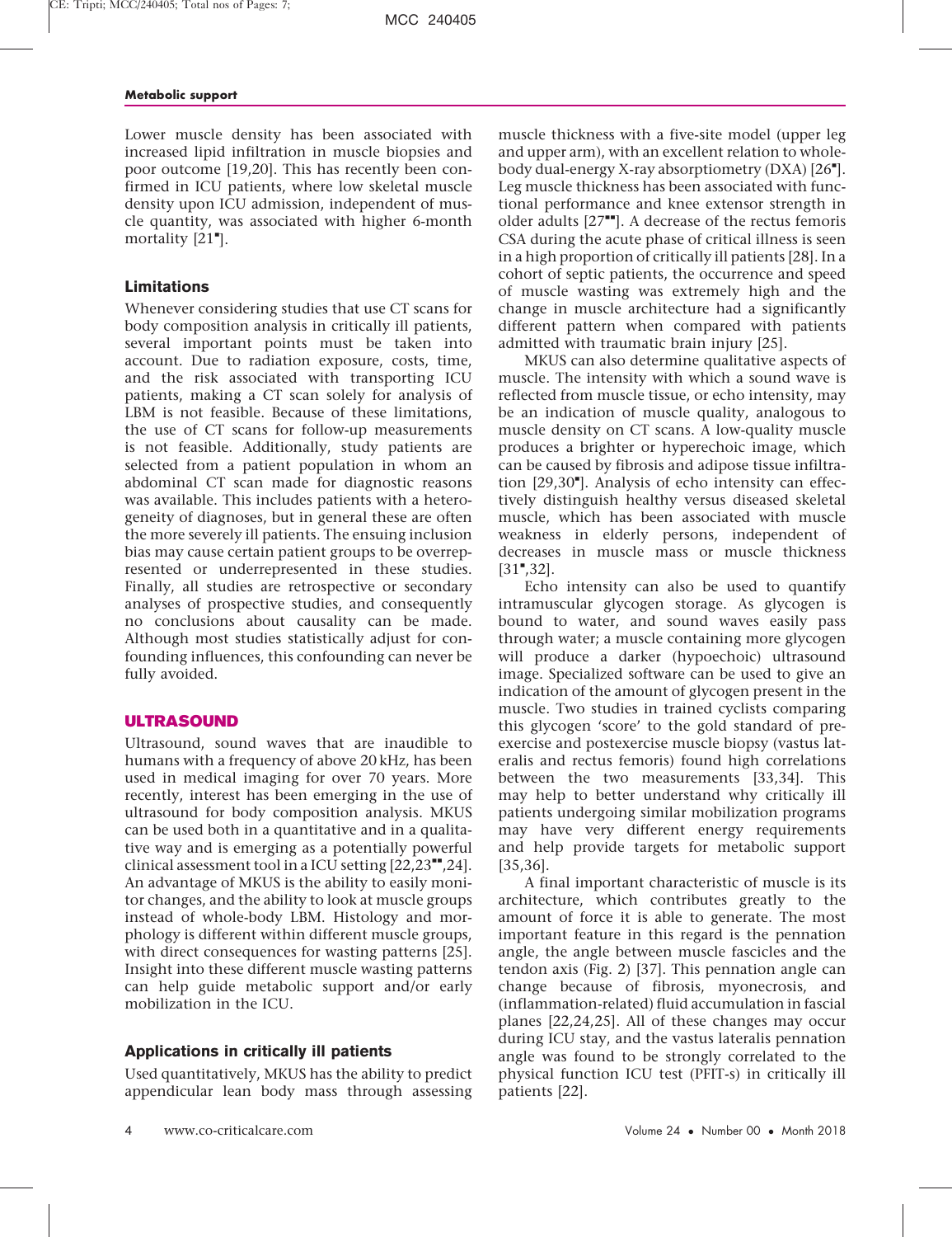

FIGURE 2. Visualization of the pennation angle (the angle between muscle fascicles and the tendon axis) on a long-axis ultrasound image of the rectus femoris muscle. PA, pennation angle.

# Limitations

MKUS provides many exciting opportunities to assess and monitor LBM. However, concerns have been raised about interobserver reliability [38",39]. Landmarking and the amount of compression used when acquiring the image (full compression to get rid of edema versus no compression at all) are important causes of variability. Furthermore, standardized protocols on where to measure (which muscles, at what point) and what to measure (thickness, CSA, circumference, other measures), and normal values or cut-off values are lacking. In a recent article, Mourtzakis et al.  $[23$ <sup>\*\*</sup>] identify important issues to be considered and offer guidance to improve translation into clinical practice.

## BIOELECTRICAL IMPEDANCE ANALYSIS

Bioelectrical impedance analysis (BIA) uses an insensible current flowing through the body between electrodes placed on a patient's hands and feet. The body's resistance to this current  $(R)$  as well as the delay caused by the body or reactance  $(X_c)$ make up a body's total opposition to the current or impedance  $(Z)$ . From the relationship between R and  $X_c$ , the phase angle can be calculated as arctan $(\frac{Xc}{R}$  $\left(\frac{X_c}{R}\right) * \left(\frac{180^\circ}{\pi}\right)$  $\frac{180^\circ}{\pi}$ . The phase angle is considered a

measure of general cellular health and is used as a proxy for LBM  $[40<sup>•</sup>]$ .

Through the use of equations incorporating these values with anthropomorphic data, LBM can be estimated. However, these equations are not suitable for critically ill patients; they assume a normal hydration status and accurate anthropomorphic measurements, assumptions, which cannot be met in critically ill patients because of large fluid shifts.

# Applications in critically ill patients

Consequently, research in critically ill has focused on 'raw' values  $R$ ,  $X_c$ , and phase angle which can be directly measured, are influenced less by altered hydration status, and are not dependent upon meeting assumptions. In a large international study in a heterogeneous population of 931 ICU patients, lower phase angle on day 1 of admission was associated with higher 28-day mortality  $[15"']$ . This was confirmed in a more recent study in 196 critically ill patients also with various diagnoses, where low phase angle within 24 h of admission was associated with higher long-term (90-day) mortality [16"]. In both studies, a cut-off value was proposed, associated with early (28-day) and late (90-day) mortality, respectively (Table 1). This may help identify patients at nutritional risk at ICU admission.

## Limitations

BIA is a simple, easy, and cheap method to gain insight into body composition. Due to the large influence of altered hydration status, BIA values must be interpreted with care while patients are admitted to the ICU. However, early during admission, before large fluid shifts occur, BIA may provide a valuable tool for risk assessment, and after patients are discharged to the ward and hydration status has normalized it can be used as a follow-up marker.

# COMPARISON BETWEEN DIFFERENT TECHNIQUES

The different techniques have their own strengths and limitations (Table 2). Although ultrasound and BIA may be relatively inexpensive, well tolerated, and are the most useable on the bedside, concerns exist about the validity and reproducibility of results. Standardized protocols are needed to improve the use in clinical practice. On the other hand, CT-scan analysis may give more reliable results and may be performed in scans made for other reasons, but it is not a feasible tool for longitudinal monitoring and is not readily available in all patients.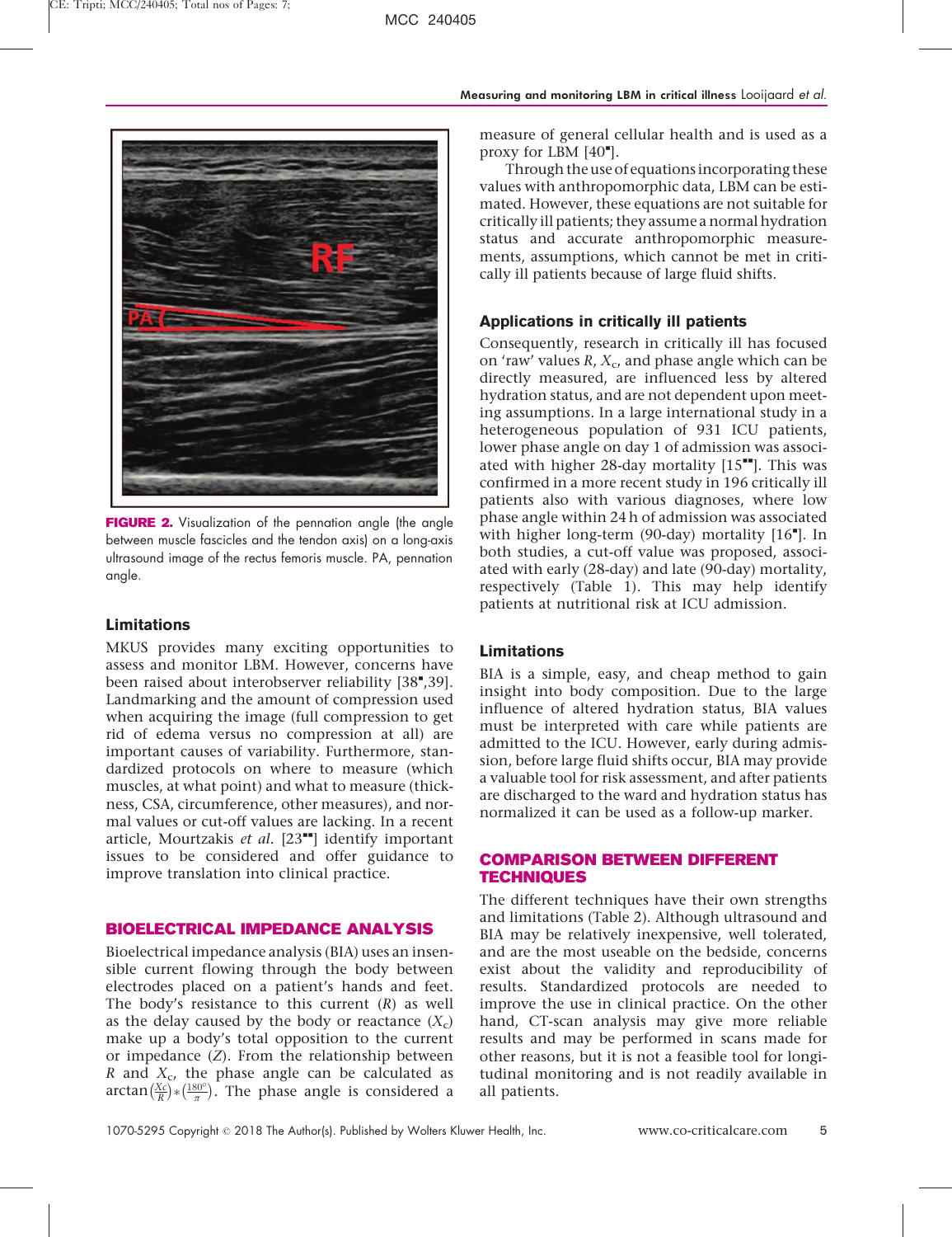|                                  | <b>CT-scan analysis</b>                   | Musculoskeletal ultrasound                  | <b>Bioelectrical impedance analysis</b>                        |
|----------------------------------|-------------------------------------------|---------------------------------------------|----------------------------------------------------------------|
| Accuracy                         | $+++$<br>Excellent accuracy               | Standardized protocols are needed           | Large influence of hydration status                            |
| Information on<br>muscle quality | $++$<br>Skeletal muscle density           | $+++$<br>Different measurements             | Phase angle (cellular health)                                  |
| Bedside usability                | Transport to CT-scanner needed            | $+++$<br>Excellent bedside potential        | $+++$<br>Excellent bedside potential                           |
| Costs                            | $-7$ +++<br>If already made for diagnosis | $++$<br>Only high initial acquisition costs | $++/+++$<br>Many different options                             |
| Harm for patient                 | Exposure to radiation                     | $+++$<br>No harm                            | $-7$ +++<br>Only in selected patients<br>(pacemaker, implants) |

|  | <b>Table 2.</b> Comparison of different methods to monitor lean body mass |  |  |  |  |  |
|--|---------------------------------------------------------------------------|--|--|--|--|--|
|--|---------------------------------------------------------------------------|--|--|--|--|--|

CT, computed tomography.

Results from different methods cannot be used interchangeably, as was stipulated by two recent prospective studies, which evaluated the ability of BIA and ultrasound to identify patients who are sarcopenic on CT scans at ICU admission [40",41"]. Both BIA and ultrasound were performed within 72 h of the CT scan. Both BIA and ultrasound alone were not accurate enough to correctly identify sarcopenic patients. However, after adding age, sex, BMI, Charlson Comorbidity Index (CCI), and admission type to a model, a reasonable area under the curve was found. Therefore, it is important to always deliberate on which technique best suits the current situation, available expertise, and hospital's facilities.

### CONCLUSION

To help identify critically ill patients at high nutritional risk at an early stage and to help guide and evaluate metabolic support during ICU admission, measuring and monitoring lean body mass may offer important opportunities. CT-scan analysis, musculoskeletal ultrasound, and bioelectrical impedance analysis are tools, which are increasingly used in the ICU. Interpretation of results must be done with care for the limitations associated with the different methods. Exciting new developments in this area are focused not only on the quantity but also on quality of lean body mass and go as far as to provide an insight into infiltration of adipose tissue and intramuscular glycogen stores. Methods to measure and monitor lean body mass are under constant further development to improve bedside usability and provide clinicians with valuable tools to help guide metabolic support.

#### Acknowledgements

None.

Financial support and sponsorship None.

### Conflicts of interest

W.G.P.M.L. has received speaker's and advisory honorary from Baxter and Fresenius Kabi.

J.M. has received speaker's and advisory honorary from MuscleSound, Nestlé, Nutricia, and Abbott.

P.J.M.W. has received funds from Baxter, Fresenius Kabi, Nestlé, and Nutricia.

#### REFERENCES AND RECOMMENDED READING

Papers of particular interest, published within the annual period of review, have been highlighted as:

- of special interest
- $\Box$  of outstanding interest
- 1. Wischmeyer PE. Tailoring nutrition therapy to illness and recovery. Crit Care & 2017; 21(Suppl 3):316.

By reviewing the landmark Minnesota Starvation Study from 1945, important questions on how to best individualize metabolic support in critically ill patients are being addressed.

2. & Compher C, Chittams J, Sammarco T, et al. Greater protein and energy intake may be associated with improved mortality in higher risk critically ill patients: a multi-

center, multinational observational study. Crit Care Med 2017; 45:156–163. In patients admitted with a high NUTrition Risk in the Critically Ill (NUTRIC) score, greater nutritional intake was associated with better outcomes, but not in patients with a low risk. This study stresses the importance of identifying high-risk patients to tailor metabolic support.

- 3. Patel C, Omer E, Diamond SJ, McClave SA. Can nutritional assessment tools predict response to nutritional therapy? Curr Gastroenterol Rep 2016; 18:15.
- 4. Thibault R, Genton L, Pichard C. Body composition: why, when and for who? Clin Nutr 2012; 31:435–447.
- **5.** Moisey LL, Mourtzakis M, Kozar RA, et al. Existing equations to estimate lean & body mass are not accurate in the critically ill: Results of a multicenter observational study. Clin Nutr 2017; 36:1701–1706.

When compared with CT-scan analysis, predictive equations overestimate lean body mass, underscoring the need for better methods to measure and monitor lean body mass.

- 6. van Vugt JL, Levolger S, Gharbharan A, et al. A comparative study of software programmes for cross-sectional skeletal muscle and adipose tissue measurements on abdominal computed tomography scans of rectal cancer patients. J Cachexia Sarcopenia Muscle 2017; 8:285–297.
- 7. Mitsiopoulos N, Baumgartner RN, Heymsfield SB, et al. Cadaver validation of skeletal muscle measurement by magnetic resonance imaging and computerized tomography. J Appl Physiol (1985) 1998; 85:115–122.
- 8. Avrutin E, Moisey LL, Zhang R, et al. Clinically practical approach for screen-&& ing of low muscularity using electronic linear measures on computed tomography images in critically ill patients. JPEN J Parenter Enteral Nutr 2017. [Epub ahead of print]

A strong correlation was found between only two linear measures analyzed using a digital ruler tool and whole-slice cross-sectional area on CT scans of critically ill patients. This simplifies the process of CT-scan analysis and greatly improves clinical usability.